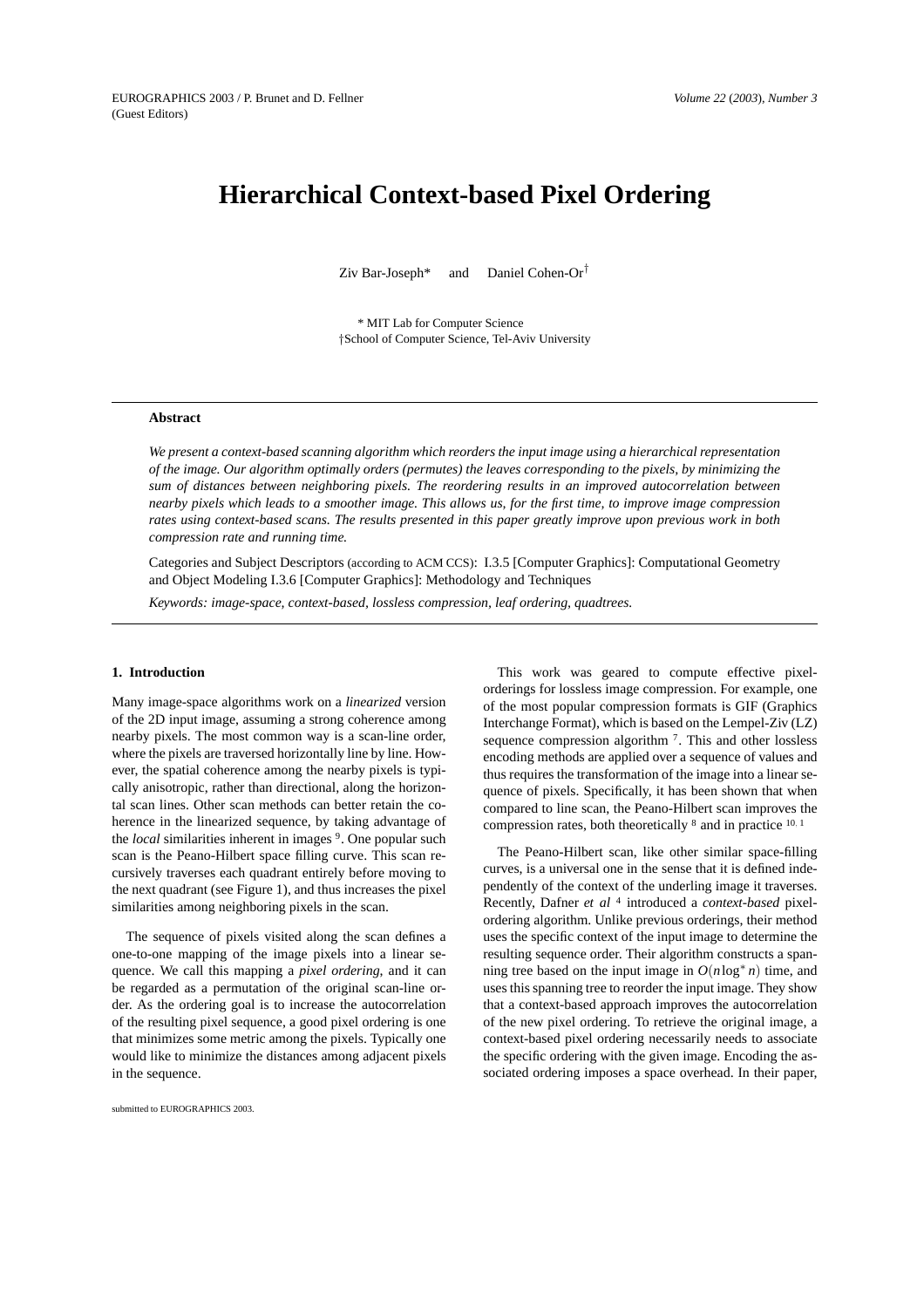

**Figure 1:** *Scanning methods: (a) Line scan (b) Peano-Hilbert scan (c) A recursive quadtree scan, where each level is scanned clockwise from top-left, right, down to bottomleft. Note that (a) and (c) connect pixels that are not adjacent in the image.*

Dafner *et al*.<sup>4</sup> show that the encoding cost hinders the effectiveness of the context-based ordering for lossless compression. While the re-ordered image compresses 5-10% better than the input image, when taking into account the penalty of encoding the spanning tree, the resulting size is 4-7% larger when compared with the compressed original image.

It should be noted that the method of Dafner *et al*. <sup>4</sup> defines a scan order that is a space-filling-curve. That is, two consecutive pixels in the linear order are adjacent neighbors in the original image. This is not a necessary requirement since any permutation of the pixels is a valid pixel ordering. However, a naive encoding of an arbitrary permutation is overly expensive. Thus, the challenge is to define a suboptimal effective permutation that has a compact encoding for its associated ordering.

In this paper we introduce a novel approach for pixel ordering. Instead of directly ordering the pixels of the input image, our algorithm works on a hierarchical representation of the image. While hierarchical image representation was used in many graphics applications in the past <sup>5</sup>*,* 11, to the best of our knowledge, this is the first time such representation is used to improve context based image scans. We begin by generating a full quadtree from the input image, where internal nodes are the average of their four sub-pixels. Next, we reorder the nodes of the tree such that the distances between the leaves, representing the pixels in the resulting tree, are minimized. To achieve a compact encoding of the ordering, we use the ordering of upper levels in the tree to *learn* an ordering for lower levels. Since most of the internal nodes reside in the lower levels of the tree, this step results in a large reduction in the size of the encoding. Specifically, our context-based pixel ordering technique is shown to be effective for lossless image compression even when the cost of encoding the ordering is included.

The major conceptual difference between our ordering method and all previous methods is that our pixel order-

ing takes advantage of *global* similarities. Our algorithm can connect remote regions in the image which are similar. This results in a longer similar sequence, with better autocorrelation, which significantly improves compression (see Figure 2). It should be noted that finding similar regions in the image is used to improve *lossy* image compression 6, however, to the best of our knowledge this is the first time it has been successfully used for lossless image compression. Our algorithm improves the compression rates by up to 9 percentage points when compared to the line scan result, and up to 4 percentage points compared to the Peano scan result. Since lossless compression rates are usually between 20-40%, this is a significant improvement.

The rest of the paper is organized as follows. The next section presents an overview of our ordering algorithm. In Section 3 we formulate the optimal ordering problem, and in Section 4 we discuss our algorithm in details. In Section 5 we discuss the complexity of our algorithm and in Section 6 we discuss a number of optimization methods that are used to reduce the mapping size while still achieving a good ordering. In Section 7 we compare the compression results achieved by our algorithm to those achieved using other scan techniques. Section 8 concludes this paper and discusses directions for future work.



**Figure 2:** *Four scans of the little image on the left. (a) Line scan (b) Peano-Hilbert scan (c) Optimal leaf ordering (d) level ordering. As can be seen, both context-based scans ((c) and (d)) have much fewer transitions from gray to white and vice versa (2 and 3, respectively), and thus tends to compress much better.*

#### **2. Hierarchical Pixel ordering**

Assume an *N* X *N* image where  $N = 2<sup>k</sup>$ . We first construct a full quadtree from the input image in the following way. Starting with the input image we associate each pixel value with a leaf (terminal node) in the tree. Recursively, each internal node is assigned with the average values of its four sons. Fixing an order among the four sons of each internal node results in a linear sequence of image pixels, defined by the standard in-order traversal of the tree. The pixel ordering problem is to reorder the leaves of this quadtree aiming to minimize the sum of the distances among adjacent leaves (pixels) in the linear order.

The problem of optimally reordering the leaves of a tree in order to reduce the sum of their distances was first introduced in the context of computational biology 3. In that paper the authors improve hierarchical clustering by reordering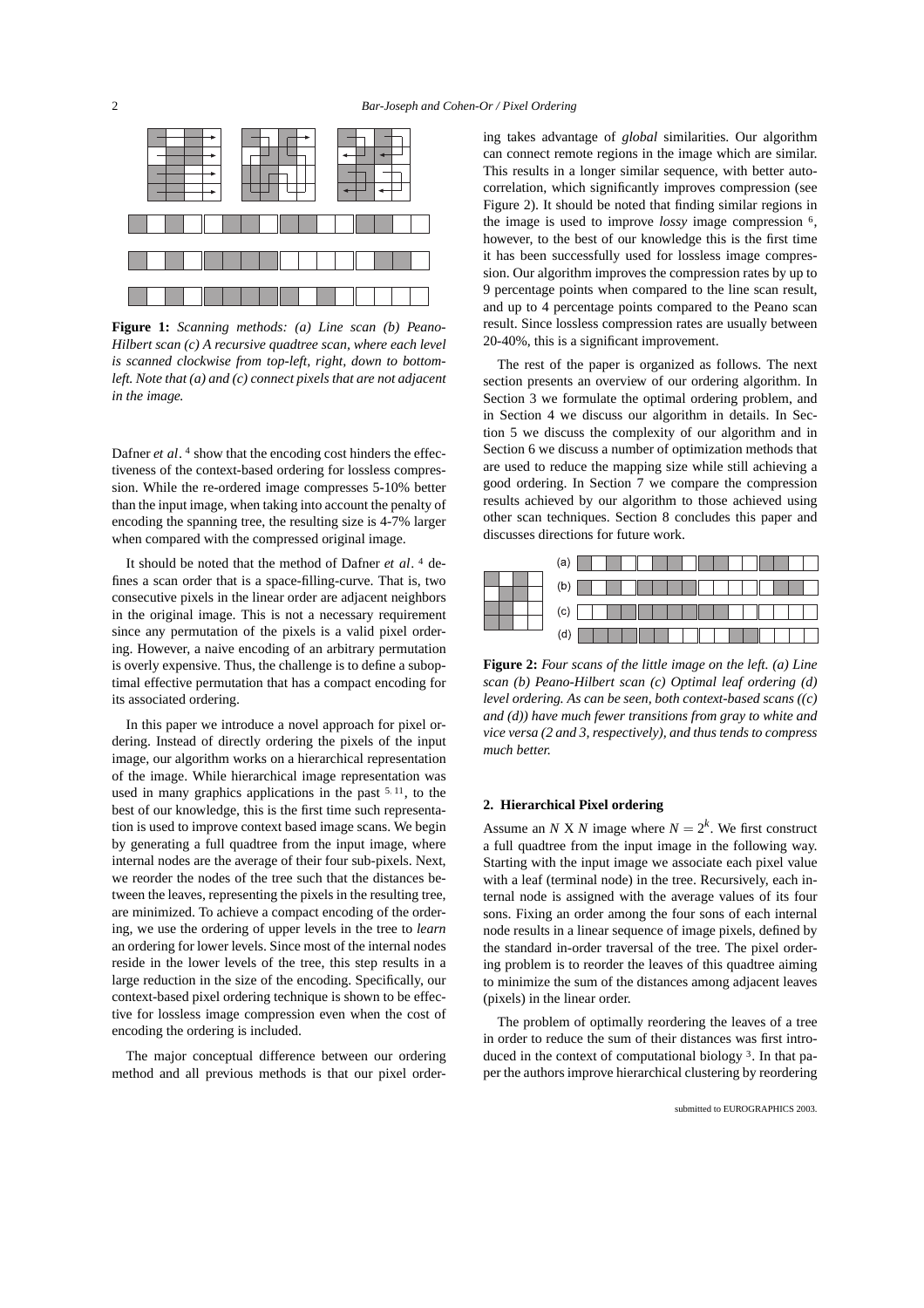the leaves of the clustering tree. While this algorithm can be used to reorder small input images, it is not suitable for common and large images due to its computational complexity (see Section 3). Thus, in this paper we introduce an algorithm which solves a restricted version of the optimal ordering problem. We look for the optimal order of level *l*, given that the nodes above that level (i.e. the nodes between level *l* and the root) are fixed. For a level with *n* nodes, the number of possible orderings is  $24^{n/4}$ , since there are  $4! = 24$  possible orderings for each node, and  $n/4$  nodes in level  $l - 1$ . We present an algorithm that, given an input image, solves the ordering problem in  $O(n)$  time and  $O(n)$  space, and thus is feasible for arbitrary large images.

We first present a high level description of our algorithm. In Section 4 we discuss the algorithm in more detail, and prove that its running time and space complexity is  $O(n)$ .

The pixel ordering is achieved by ordering the full quadtree, based on a top-down ordering of each level separately. Figure 3 illustrates the tree. First, level 1 is ordered by trying all 24 possible permutations. Now, assume we have ordered all levels up to level *k*, and we have to order level *k*, keeping all the nodes above level  $k-1$  fixed.

Ordering level *k* consists of a series of re-orderings of the sons of the nodes on level  $k - 1$ . Though the orderings are local, the way we find the best order is by optimizing a global function which searches all 24*n/*<sup>4</sup> possible orderings for the one that minimizes the sum of distances.

From now on we refer to the tree presented in Figure 3. Any global order will have a leaf from LS1 as its leftmost leaf, and a leaf from RS4 as its rightmost leaf. Thus, it suffices to find the best global order for any pair of these leaves, and choose the pair that minimizes the sum of distances of neighboring leaves in the ordering. This is done recursively. Assume we have already computed the best subtree order for every pair of rightmost and leftmost leaves for the subtrees rooted at S1, S2, S3 and S4. Denote this quantity, for the rightmost and leftmost pair of leaves  $l_1$  and  $r_2$  in subtree S1, by  $M^{S1}(l1, r2)$ . We first combine S3 and S4 in the following way.

When combining S3 and S4, the leaves that connect the two subtrees come from RS3 and LS4, while the rightmost and leftmost leaves of the combined subtree, S34, are from LS3 and RS4. Since we have already computed the best ordering for every pair of leaves from LS3 and RS3, and for every pair from LS4 and RS4, all that is left is to go over all pairs of leaves from LS3 and RS4. For each such pair  $l_1 \in LS3$  and  $r_1 \in RS4$ , we go over all possible pairs from  $r2 \in RS3$  and  $l3 \in LS4$ , and compute the following quantity:

$$
C(r_2, l_3) = M^{S3}(l_1, r_2) + d(r_2, l_3) + M^{S4}(l_3, r_4)
$$

where  $d($ ,) is the distance metric. We set  $M^{S34}(l1, r4)$ to be  $C(r_2, l_3)$  for the pair  $r_2, l_3$  that minimizes C for  $l_1$ 

submitted to EUROGRAPHICS 2003.

and *r*4. After going over all possible pairs, we end up with  $M^{S34}(l_1, r_4)$  for all pairs of leftmost and rightmost leaves.

Now we repeat the same process with S1 and S2, resulting in  $M^{S12}(*,*)$ . The final step is to combine S12 with S34, which is done in the same way we combined S3 and S4, though this time we use  $M^{S12}(\ast, \ast)$  and  $M^{S34}(\ast, \ast)$ . After this step, we choose the pair of leaves from S1 and S4 that minimizes  $M^R(*,*)$ , we backtrack to see how we reached this value, and reorder the leaves of the tree accordingly.

### **3. Optimal Leaf Ordering**

Optimal leaf ordering is the problem of finding the ordering that minimizes the sum of the differences between adjacent leaves of a given tree. This can be done by flipping internal nodes until such a minimum is obtained. More formally, for a tree *T* with *n* leaves (where  $n = 4^l$ ), denote by  $v_1, \dots, v_n$ the leaves of *T* and by  $x_1 \cdots x_{n-1}$  the internal nodes of *T*. A **linear ordering consistent with** *T* is defined to be an ordering of the leaves of *T* generated by flipping internal nodes in  $T$  (that is, changing the order between the four subtrees rooted at *x<sub>i</sub>*, for any *x<sub>i</sub>* ∈ *T*). In our case there are  $(n-1)/3$ internal nodes in the tree, and thus there are  $24^{(n-1)/3}$  possible orderings of the leaves of the tree. Denote by Φ the space of all the possible orderings of the tree leaves. For  $\phi \in \Phi$  we define  $D^{\phi}(T)$  to be:

$$
D^{\phi}(T) = \sum_{i=1}^{n-1} S(\nu_{\phi_i}, \nu_{\phi_{i+1}})
$$

where  $S(v, w)$  is any distance measure between two leaves of the tree (we will discuss the actual distance metric we use in Section 7). We define *D*(*T*) as:

$$
D(T)=min_{\phi\in\Phi}(D^{\phi}(T))
$$

that is,  $D(T)$  minimizes the distance between adjacent leaves in the linear ordering, over all possible consistent arrangements of the leaves of *T*. Our goal is to compute  $D(T)$  and find the leaf ordering  $\phi$  for which  $D^{\phi}(T) = D(T)$ .

In <sup>2</sup> the authors present an algorithm that uses dynamic programming to compute an optimally ordered binary tree in  $O(n^3)$  time and  $O(n^2)$  space. This algorithm can be extended to quadtrees, though the running time and memory requirements are slightly increased.

The above algorithm is overly expensive when it comes to ordering images. Unlike clustering trees, the number of pixels (or leaves) in an image tree is very large, making an  $O(n^3)$  algorithm impractical. Further, the  $O(n^2)$  space requirement is also a problem due to the large number of leaves. For 512 X 512 images, even if the algorithm uses only 1 byte for each pair of leaves, the memory requirements will be over 65 Giga bytes. Note that in <sup>2</sup> the authors present a lower bound of  $O(n^2)$  time for solving the optimal leafordering problem. Thus, even if a new algorithm for this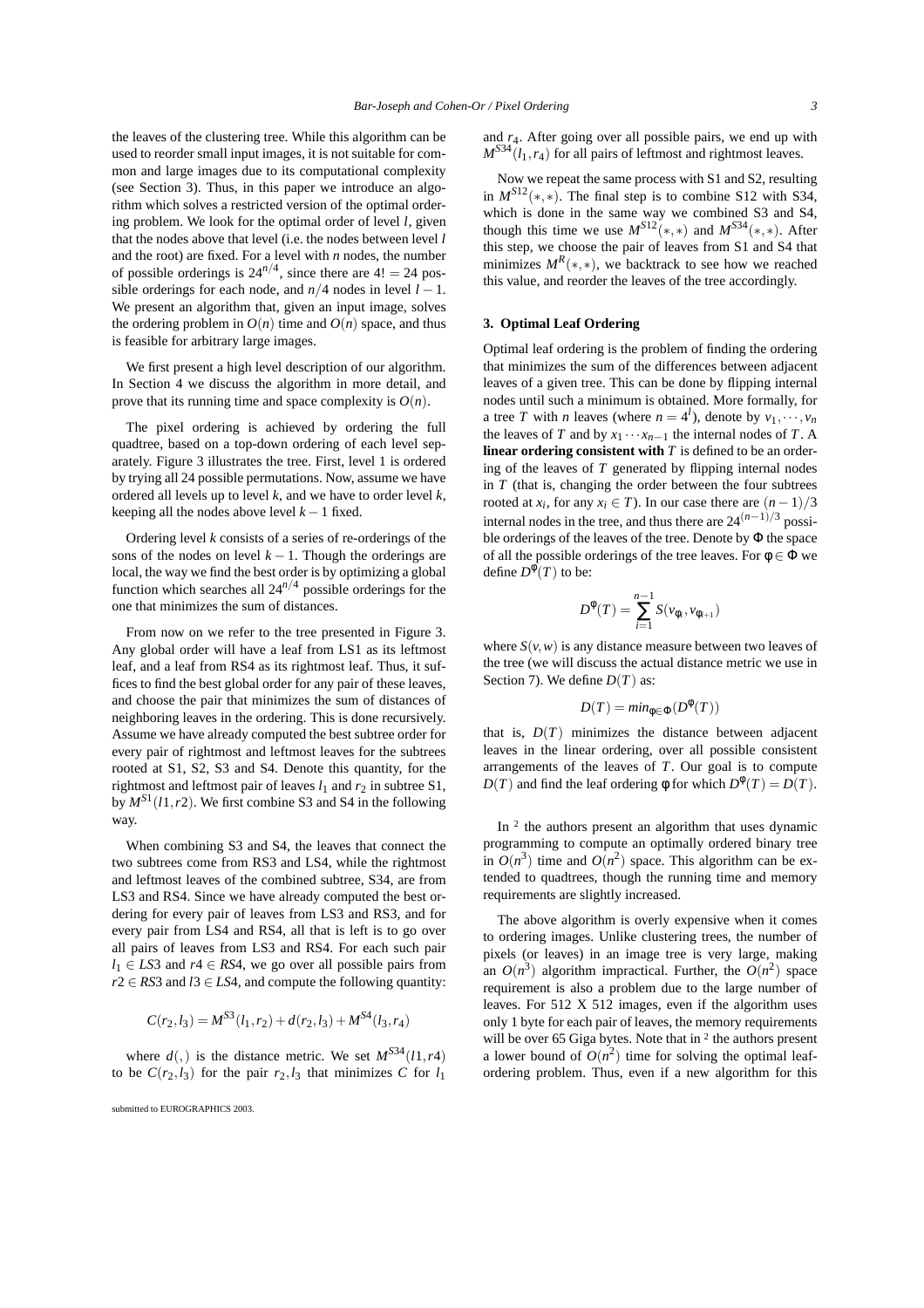

**Figure 3:** *The full quadtree is ordered by an optimal ordering of each level.The little gray triangles in the bottom represent a quad of four leaves. See text for details.*

problem is suggested, it will still not be suitable for large images.

## **4. Ordering the Pixels**

In light of the above problems, we have developed an algorithm that solves a restricted version of the optimal leafordering problem. This problem assumes that a distance can be computed not only between different leaves (pixels) of the trees, but also between different internal nodes on the same level in the tree. For such a tree, the *pixel-ordering* problem seeks the optimal ordering of each level, based on the assumption that all levels above this level are fixed.

Note that the number of possible orderings is still exponential in the number of internal nodes (or leaves) at that level. In particular, the number of possible orderings at the lowest level (in which the leaves reside) is  $24^{n/4}$ , which is still exponential in *n*. Nonetheless, unlike the optimal ordering problem, the pixel-ordering problem has a solution in time  $O(n)$  and space  $O(n)$  as we discuss below.

For a level  $k$ , the algorithm begins by calling *levelOrdering*( $v$ , 1,  $k$ ,  $S$ ,  $lr$ ) (see Figures 5 and 6), where  $v$  is the root of the tree, *S* is the distance matrix for level *k*, and  $l = left$ . Since the algorithm is defined by the level *k*, we will treat the nodes of level *k* as leaves from now on. The algorithm associates each internal node *v* with a structure *M<sup>v</sup>* which has three fields: *sources*, *targets* and *dist*. For an internal node  $v$ ,  $M^v$ .*sources* holds either the leftmost four leaves of *v* or the rightmost four leaves (depending on the value of the *lr* parameter). Note that since all levels higher than *k* − 1 are fixed, these sets do not change throughout the algorithm (though their internal order can change). *M<sup>v</sup> .targets*

holds the complementary set of leaves (the rightmost or leftmost). Assume from now that *M<sup>v</sup> .sources* holds the leftmost four leaves of  $\nu$  (the case of rightmost leaves is symmetric).  $M^{\nu}$  *dist*(*i*, *j*) holds the optimal sum of distances between the leaves of  $\nu$  when  $i$  is the leftmost leaf and  $j$  is the rightmost leaf of *v*, for all pairs of leaves  $i \in M$ *.sources* and  $j \in M$ *.targets*. If v is the root of the tree, then finding the pair *i*, *j* that minimizes  $M^{\nu}(i, j)$  solves the level-ordering problem, since there must be a leaf from *M<sup>v</sup> .sources* on the leftmost side of  $\nu$  and a leaf from  $M^{\nu}$ .*targets* on the rightmost side. Thus, the level-ordering problem reduces to the problem of computing  $M^{\nu}$  for the root of the tree  $\nu$ .

This is done in the following way. We go down the tree recursively, and at each internal node, compute  $M^{\nu}$ . If  $\nu$  is a node on level  $k-1$ , then  $M<sup>v</sup>$  can be computed by going over all possible orderings of the four leaves that are sons of *v*. Otherwise, *v* is an internal node. Assume we have computed  $M^x$  for all four of *v* children's. To compute  $M^v$  we need to combine these results. First, we combine the two leftmost of *v* children. (*v.sons*[1] and *v.sons*[2]) in  $M_{12}$ . Next we combine the two rightmost of *v* children in  $M_{34}$ . Finally, we use  $M_{12}$ and  $M_{34}$  to compute  $M^{\nu}$ , according to the *lr* variable (i.e. -*Mv .sources* is either the leftmost four leaves or the rightmost depending on *lr*). This computation is presented in Figure 4. After computing  $M^{\nu}$  for the root  $\nu$  and finding the pair *i*, *j* that minimizes  $M^{\nu}$ .*dist*(*i*, *j*), we use backtracking to find the path we took to arrive at  $M^{\nu}$ . This gives the actual ordering of the leaves of *T*. This can be done in a similar way to the backtracking used in dynamic programming.

The complete algorithm involves *l* successive calls to *levelOrdering*, starting with  $k = 0$  (the root) and ending with  $k = l - 1$ . After the last call the resulting tree solves the level-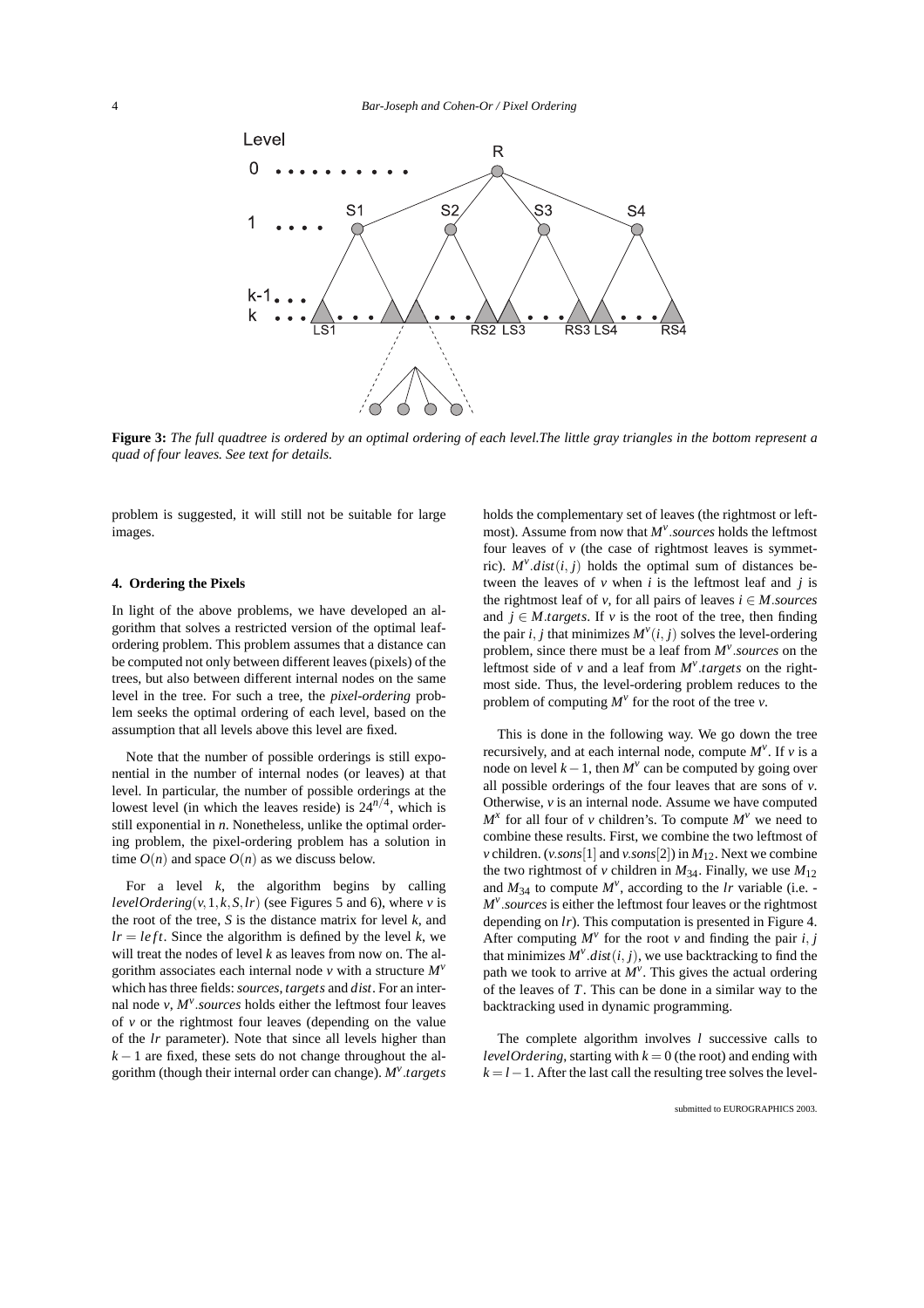

**Figure 4:** The M<sup>*v*</sup> data structure: Following the computation of  $M_{12}$  and  $M_{34}$ , we can compute the M<sup>*v*</sup> data structure. In this *figure the lr variable is set to 'left' and so the sources for M<sup>v</sup> are the leftmost nodes, and the targets are the rightmost nodes. By looping over the leaves in the intersection (M*12*.targets and M*34*.targets) we compute for every pair of rightmost and leftmost leaves of M<sup>v</sup> the level ordering solution for this pair (see also the algorithm in Figures 5 and 6).*

ordering problem, as each level is optimally ordered with respect to the levels above it.

#### **5. Algorithm Complexity**

In this section we analyze the complexity of the entire algorithm, i.e. the combined complexity of the *l* calls to *levelOrdering*. Recall that *n* is the number of leaves (pixels) in the tree, and  $l + 1$  is the number of levels in the tree. Thus  $4^l = n$ . For level *k*, there are  $4^k$  leaves in the tree that *levelOrdering*( $v$ , $k$ , $s$ , $lr$ ) orders. Here we show that the running time of the *levelOrdering* for level *k* is  $O(4^k)$  and the space complexity is also  $O(4^k)$ . Combining all the runs of *levelOrdering* results in an algorithm with time and space complexity of  $O(n)$ , as we show below.

For level *k*, our algorithm goes over all internal nodes on levels  $0 \dots k - 1$ . For each internal node on level  $k - 1$ , our algorithm goes over all possible pairs of rightmost and leftmost leaves for this node. There are  $4 \times 3/2 = 6$  such pairs, and each requires two summations (since there are two possible orderings of the internal leaves). Thus, the total number of operations for this function is a small constant. For each node on levels  $0...k-2$  the algorithm calls the function *combinePair* three times. Each call to this function results in a constant work (since we need to examine at most 16 leaves). Thus, the total running time of the algorithm for level *k* is  $O(4^k/4 + 4^k/12) = O(4^k)$ . For  $k = l$ , we have  $4^k = n$  and thus the total running time of this algorithm is  $(n+n/4+n/16+\ldots+1) = O(n).$ 

As for space complexity, note that once the the algorithm for level *k* terminates, and the tree is reordered, we do not need to keep the space that was allocated for this call. Thus, we only need to analyze the most expensive call to *levelOrdering* which is done when  $k = l - 1$ . For  $k = l - 1$ we have  $n/4$  nodes on level  $k - 1$ , and  $n/12$  nodes on levels  $0...k-2$ . For each node on level  $k-1$  we need to generate the structure *M*. Each such structure requires a small constant space. For each node on level  $0...k-2$  we use three *M* structures. Thus, the total memory requirement is  $O(n/4 + n/12) = O(n)$ .

While the above analysis discusses the encoding of the image, the decoding step is much faster. Since the reordering is kept with the compressed image, it only requires one pass over the tree to reorder each internal node. Also, since the number of internal nodes is  $n/3$  the total time is very close to the time it takes to go over all pixels in the image, which is done regardless of the scanning method used.

Thus, our algorithm is efficient in both memory and space, and is suitable for handling large images with a linear dependency on the image size.

## **6. Encoding Optimizations**

To make context-based pixel ordering useful for image compression, we need to optimize the associated encoding of the mapping. As described in Section 4, for each internal node our algorithm records the mapping it uses. There are  $4! = 24$ possible orderings for the sons of each node; thus, each node can be encoded with five bits. Since there are  $(n-1)/3$  internal nodes, the total number of bits required for the entire image is 5*n/*3 bits, or 5*/*3 bits per pixel. In many cases, the size of the encoded mapping is too large, and can erase the reduction in compressed image size. In this section we present a number of methods which reduce the size of the mapping while minimizing the reduction in the compression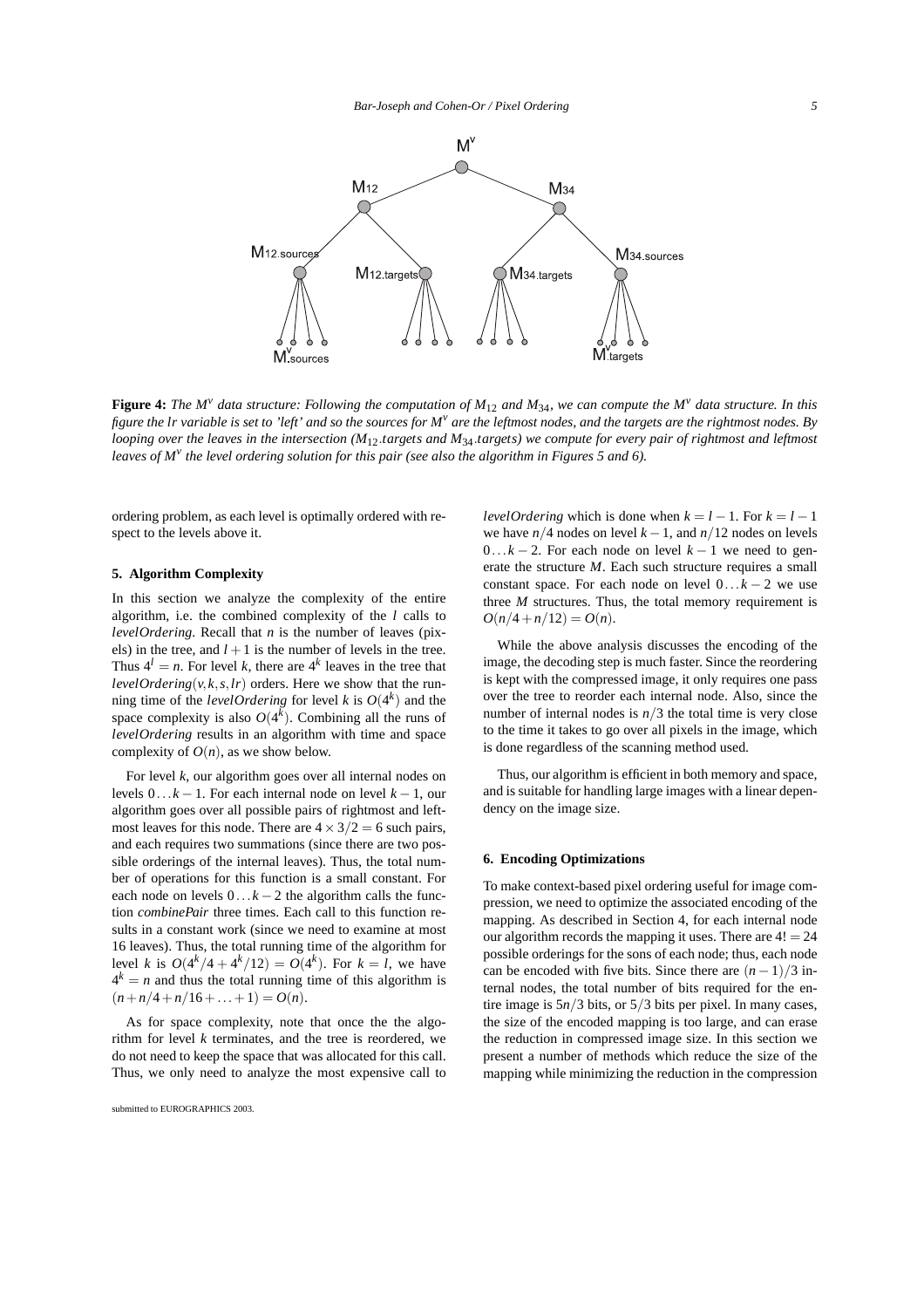```
levelOrdering(v, level, k, S, lr) {
   If level = k - 1 {
   \frac{1}{v} v is the immediate parent of the current level
        M^{\nu}.sources = M^{\bar{\nu}}.targets = v.sons
       forall i \in M.sources {
           M^{\nu}.dist(i, i) = \inftyfor all j \in M.targets, j \neq i {
             {m,n} = v.sons {i,j}Let min = min\{S(i, m) + S(n, j), S(i, n) + S(m, j)\}M^{\nu}.dist(i, j) = S(m,n) + min
           }
        }
       return Mv
   }
   else {
   // we need to combine four internal nodes
       for i = 1:4M[i] = levelOrdering(v.sons[i], level + 1, S, LR)// LR is 'left' for 1,3 and 'right' for 2,4
       M_{12} = combinePair(M[1], M[2])M_{34} = combinePair(M[4], M[3])if lr == left {
           M^{\nu} = combinePair(M_{12}, M_{34})} else {
           M^{\nu} = combinePair(M_{34}, M_{12})}
       return Mv
   }
}
       Figure 5: Level Ordering algorithm for level k
```
rate of the reordered image. In the remainder of this section we assume that the image is of dimensions  $2^l \times 2^l$ .

# **6.1. Suboptimal orderings**

To decrease the size of the encoded mapping it is possible to reduce the number of possible orderings for each node from 4! (24) to 16. After examining a large set of images, we found that in most cases the ordering that results in a diagonal jump between the first and second pixel in the ordering is rarely used. Thus, we can eliminate this move, and allow only clockwise or Counter-clockwise moves from the first pixel in the ordering.

The above constraint reduces the number of possible orderings from 24 to 16 ( $4 \times 2 \times 2$ ), since once the first son is chosen, there are only two possible sons that can follow it. Thus, the encoded mapping size is reduced to 4*n/*3.

# **6.2. Statistical encoding**

So far we have assumed that the *levelOrdering* algorithm is applied on all levels:  $0 \ldots l-1$ . Thus, we need to record the

```
combiner{Pair}(M_1, M_2) {
     M^v.sources = M_1.sources
     M^v<sub>targets = M_2.sources</sub>
     for all i \in M_1.sources
          for all p \in M_2targets
               T(i, p) = \min_{m \in M_1. targets} M_1.dist(i, m) + S(m, p)}
     }
     for all i \in M_1.sources
          for all j \in M_2.sources
               M^{\nu}.dist(i, j) = \lim_{p \in M_2 \text{.} t$ \text{argets}} T(i, p) + M_2 \text{.} dist(j, p)}
     }
     return Mv
}
```




**Figure 7:** *(left) and (middle) Two possible orderings of the sons of Q may result in two different orderings of the sons of QC (expanded square on the bottom right side). This indicates that if we do not want to encode level l* −1*, then by taking into account the position of*  $Q_C$  *in the ordering, as well as its predecessor and successor, we can achieve an improved ordering when compared a pre-specified ordering for* all *nodes in level l* −1*. (right) Two of the four cases associated with the second node in the ordering. In this case D is the second node in the ordering, and moving from D's predecessor to D is done in a clock-wise manner. The two cases differ in the manner we move from D to its successor in the ordering (clock-wise or diagonal). The other two cases for the second node in the ordering arise when the move from D's predecessor to D is counter clockwise.*

ordering of all  $n/3$  internal nodes in the image tree. However, 3*/*4 of these internal nodes are on level *l* −1. For large images, the close neighborhood of a pixel is in many cases very similar to the pixel itself. Thus, while ordering higher levels allows us to bring similar remote areas in the image into close proximity, ordering the last level is less beneficial. One way to reduce the size of the mapping is to order only the first *l* − 2 levels, leaving the sons of the nodes on level *l* − 1 in some pre-specified order. This way we only need  $4n/12 = n/3$  bits for the mapping.

Though such a pre-specified ordering is a simple solution,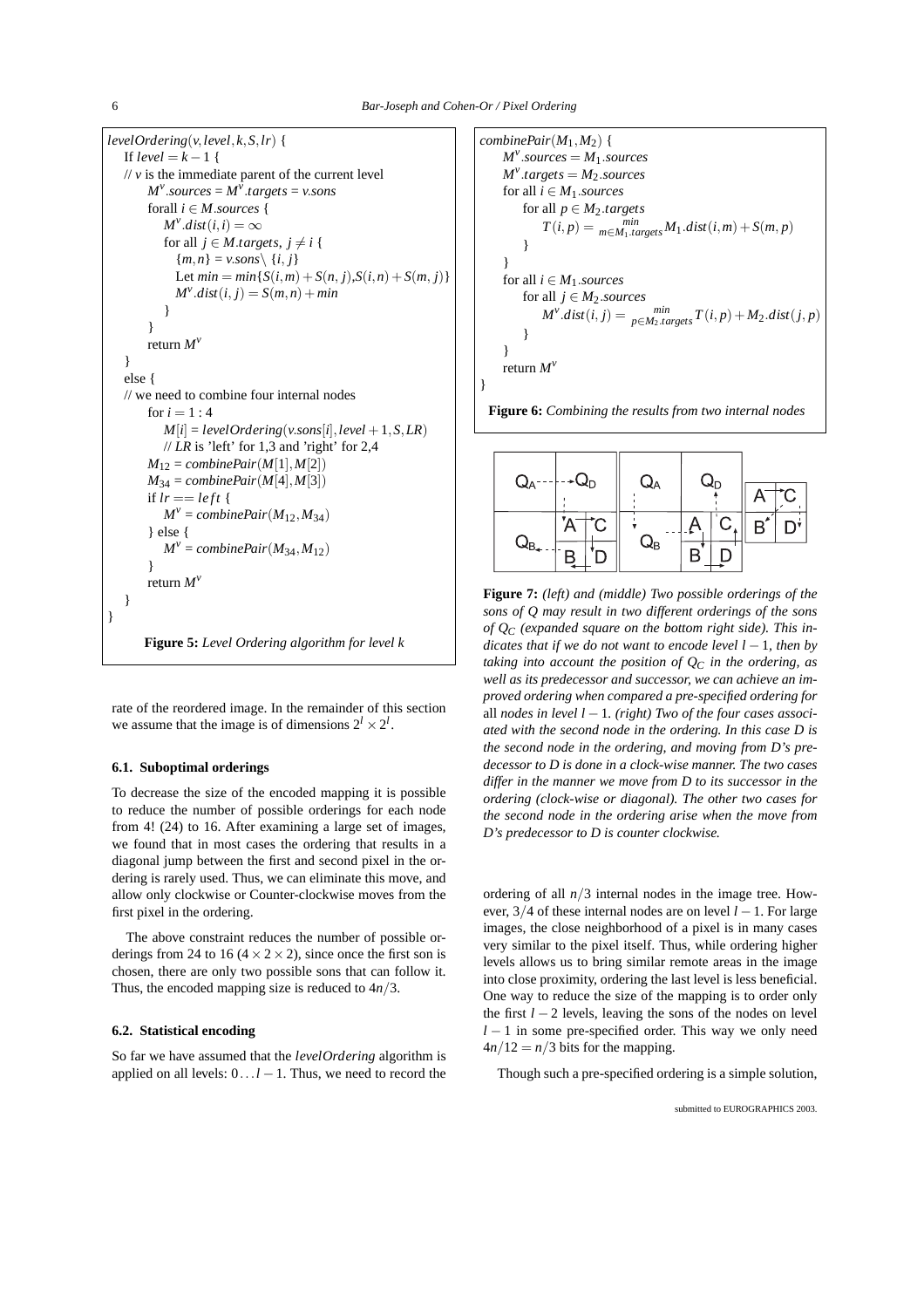we can do better by using *statistical encoding*. The idea is to encode the ordering associated with a node *P* on level *l*−1 as a function of its relative location with respect to its sibling nodes, in the order of its parent *Q* (which resides in level *l* − 2). For example, suppose that the ordering we computed for the sons of *Q* is  $Q_A \rightarrow Q_D \rightarrow P \rightarrow Q_B$  (where  $P = Q_C$ , see Figure 7 (a)). Then we can specify the encoding of the sons of *P* as a function of the ordering of the sons of *Q* in the following way. First, we use the location of *P* in the specific ordering of the sons of *Q* (first, second, etc). A second input to our function is the direction in which we move when going from *P* s predecessor to *P* (clockwise, counter-clockwise or diagonal, see Figure 7(c)). The last input is the direction of the move from *P* to its successor in the ordering of the sons of *Q*. Since the number of possible orderings and internal locations of a node in its parent ordering is small, this function can be encoded as a small look-up table.

It turns out that that there are a limited number of cases resulting from the above function. More specifically, a lookup table for this function requires only 14 entries (two entries for each of the first and last nodes in the ordering, and 4 for the second and third nodes). Since there are 16 possible permutations or orderings, each entry in the table contains a code of four bits. In total, the size of the look-up table is  $14 \times 4$  bits only, which is stored only once in the header of the encoded image.

The content of the look-up table is computed by looking at the specific statistics of the input image. This is done as follows. When computing the ordering for level *l* −1 of the image, we build a histogram by collecting the frequencies of the permutations for each of the 14 possible cases. Each entry in the look-up table encodes the most popular permutation for the case it represents. Next, we reorder the sons of the nodes on level *l* − 1 based on the Look-up table. Note that in order to decode level  $l-1$  the decoder just needs the look-up table (which is stored) and the order of level *l* − 2, which has already been decoded, and so the lossless decoding is guaranteed.

The above statistical encoding of level *l* does not increase the running time of the algorithm, since we are computing the optimal ordering for level *l* in any case, and finding the most popular ordering for all cases only takes an additional *n/*4 time (we only need to go over all internal nodes on level  $l-1$ ).

The above discussion regarding the ordering of level *l* based only on the ordering of level *l* − 1 can be extended to reduce the levels we order further. For example, if we reduce the levels we encode by two, the encoded mapping size is reduced by 94%. We can repeat the process above by ordering the nodes of both levels (*l* and *l* − 1) based on the ordering of levels  $l - 2$  and  $l - 1$ . In addition, we can increase the number of possible cases by making the encoding a function of the ordering of the upper two levels rather than just the immediate one. Specifically, when using two levels, we have  $14 \times 14 = 196$  possible cases, which can be stored in a look-up table using only 98 bytes (since it needs 1/2 byte for each entry).

### **7. Results**

In order to test our algorithm, we have used an image compression algorithm to compare our results with previous scanning methods. We have chosen the GIF image compression algorithm, since it is was used in the past to compare both context-less scans <sup>1</sup>*,* <sup>8</sup> and context-based scans 4, and can thus serve as a good comparison platform for our pixel ordering algorithm. In addition, since GIF is one of the most popular lossless image compression algorithms, improvements to GIF will be of practical use.

When computing an ordering for an input image we can either re-order each of the color channels on its own, or compute one re-ordering for the entire image. While computing separate orderings for each color channel results in a better compression of the re-ordered image, the overhead imposed by such an ordering hinders the effectiveness of such method. Instead, we compute one ordering for the entire image using the following metric for RGB color images:

$$
S(i, j) = |i_{red} - j_{red}| + |i_{green} - j_{green}| + |i_{blue} - j_{blue}|
$$

As mentioned in the previous section, there are two costs associated with our image scans. The first is the compressed image size and the second is the mapping size. When using the line scan or the Peano scan, the mapping size is 0. For our algorithm the mapping size depends on the image size as well as on the number of levels that are actually ordered (as discussed in Section 6.2). The total compression size is the combined size of the compressed image and the mapping.

In Figure 8 we present three different scans for an example image. As can be seen, using our ordering algorithm results in a scan that is much smoother than the Peano scan. For example, several of the separate white regions in the Peano image are combined in the result generated by our algorithm, and the same holds for the black pixels. Note that this is not surprising as the Peano scan is just one possible outcome of our algorithm.

In Table 7 we present a comparison of the results obtained using GIF on the images in Figures 8 and 10. We compared the results obtained by our algorithm to the results obtained by the line scan (i.e. the original image), and those obtained by the Peano scan. For our algorithm we used two possible image orderings: ordering the entire image tree (as described in Section 4), and ordering all levels except for levels *l* and *l* − 1 (as discussed in Section 6.2).

In all cases we looked at, compressing the image obtained by using the original *levelOrdering* algorithm resulted in a 10-20 percentage point reduction when compared to both the line scan and the Peano scan. However, when taking into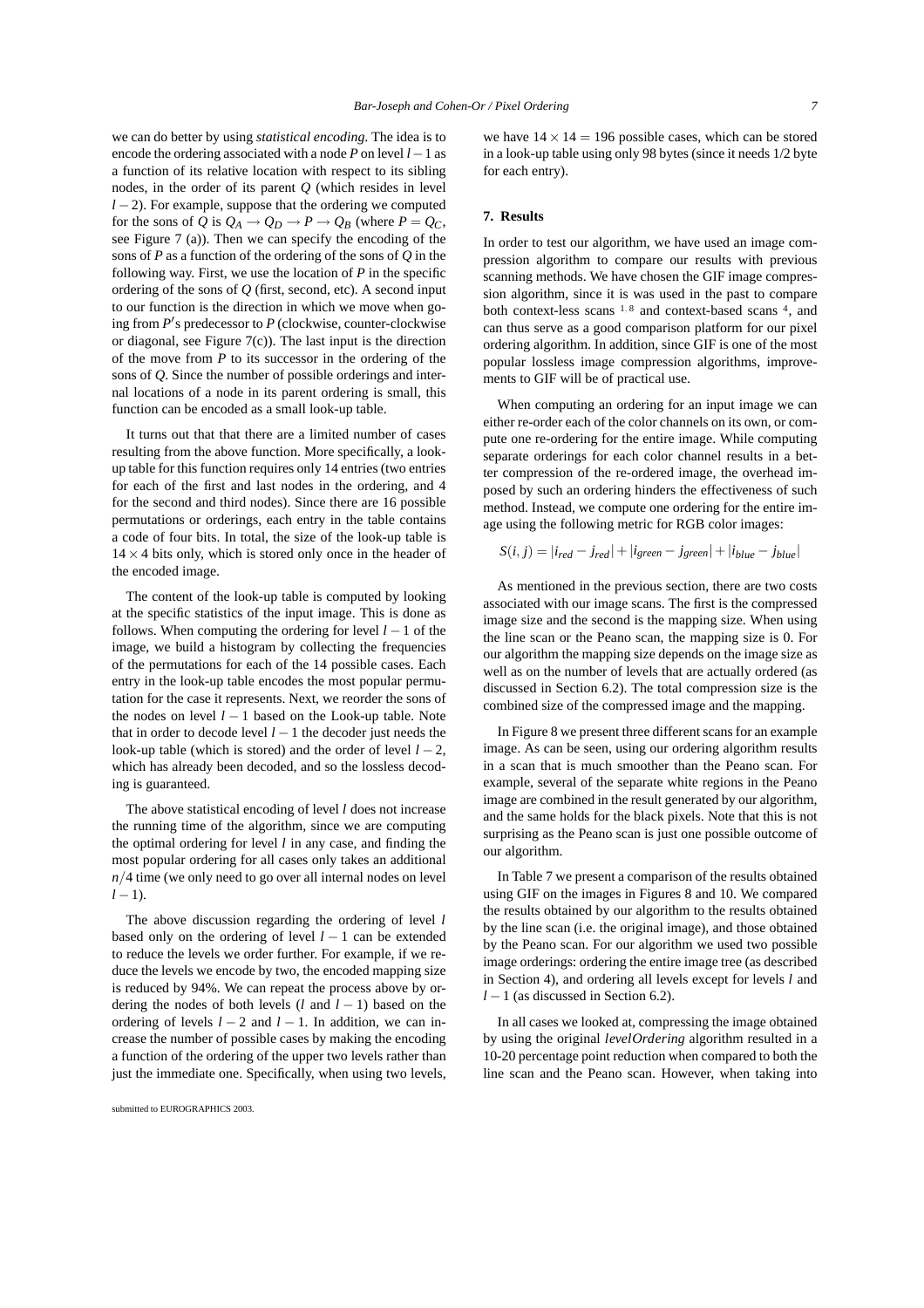| <b>Figure</b> | Original | Scan<br>line | <b>Peano</b> | <b>Pixel ordering</b> |        | Optimized |        | improve.<br>$line(\%)$ | improve.<br>Peano $(\% )$ |
|---------------|----------|--------------|--------------|-----------------------|--------|-----------|--------|------------------------|---------------------------|
|               |          |              |              | comp.                 | total  | comp.     | total  |                        |                           |
| room          | 65536    | 53694        | 54412        | 47378                 | 58300  | 52957     | 53739  | $\theta$               | 1.2                       |
| flowers       | 262144   | 189793       | 183334       | 153452                | 197142 | 175608    | 178438 | 6                      | 2.7                       |
| texture       | 262144   | 170057       | 170467       | 145750                | 189440 | 161257    | 164087 | 3.5                    | 3.7                       |
| cells         | 262144   | 184396       | 188080       | 156755                | 200445 | 178695    | 181515 | 1.6                    | 3.5                       |
| people        | 1048576  | 746450       | 697433       | 590861                | 765621 | 666433    | 677455 | 9.2                    | 2.9                       |
| lunch         | 1048576  | 598552       | 571860       | 486095                | 660855 | 554198    | 565220 | 5.6                    | 1.2                       |

**Table 1:** *Comparison between four possible orderings of the input image when using the GIF compression format. All images were 8 bits/pixel color images. The first column lists the original image size (in bytes). The second and third list the size of the compressed image when line scan and Peano scan are used (respectively). For our algorithm we list two results. The first is the original pixel ordering algorithm from Section 4 and the second is the algorithm in which only levels up to l −*2 *are ordered, as discussed in Section 6.2. For each of these algorithms we present the size of the (compressed) resulting image, and the total size, which is the size of the compressed image plus the mapping size. The last two columns contain the improvement of the Optimized result when compared to the line scan and Peano results. In each row we have highlighted the smallest compression size and the smallest total size. As can be seen, in all cases the best compression was achieved by our original pixel ordering algorithm. However, when taking into account the mapping size the pixel ordering result moves from first to last place, and the best result is obtained by using our optimized algorithm.*



original image (lunch) Peano scan level ordering

**Figure 8:** *Comparison between three scan techniques. As can be seen, using our algorithm reduces the number of vertical edges. For example, several of the separate white regions in the Peano image are combined in the result generated by our algorithm, and the same holds for the black pixels. This allows the LZ compression algorithm to generate much longer dictionary entries, resulting in an improved compression.*

account the mapping size, this 10-20% advantage changed to an increase of 5-10% in the total size. Compressing images obtained from our optimized algorithm resulted in a smaller reduction of 1-10 percentage points. However, for this algorithm the mapping size was much smaller (1/16 of the original mapping size), resulting in a combined size that was up to 9 percentage points smaller when compared to the line scan compression and up to 4 percentage points smaller when compared to the Peano scanned image. Note that the average compression rate for all these images was in the order of 25%. Thus, the improvements achieved by our algorithm increased the compression rate by up to 23%, which is significant, especially in the field of lossless compression.

We have tried to characterize the images for which our algorithm achieves the best improvements. First, the more complex the image the better our algorithm works when compared to other scan methods. Since our algorithm is able to connect remote regions in the image, it can generate long sequences of similar characters, even if such sequences are not present in the original image. In contrast, Peano or line scan methods rely on the local similarity, which is less effective for highly complex images. Second, we have found that, on average, our algorithm achieves better results on larger images. The larger the image, the more likely it is to have similar regions that are not connected. Our algorithm then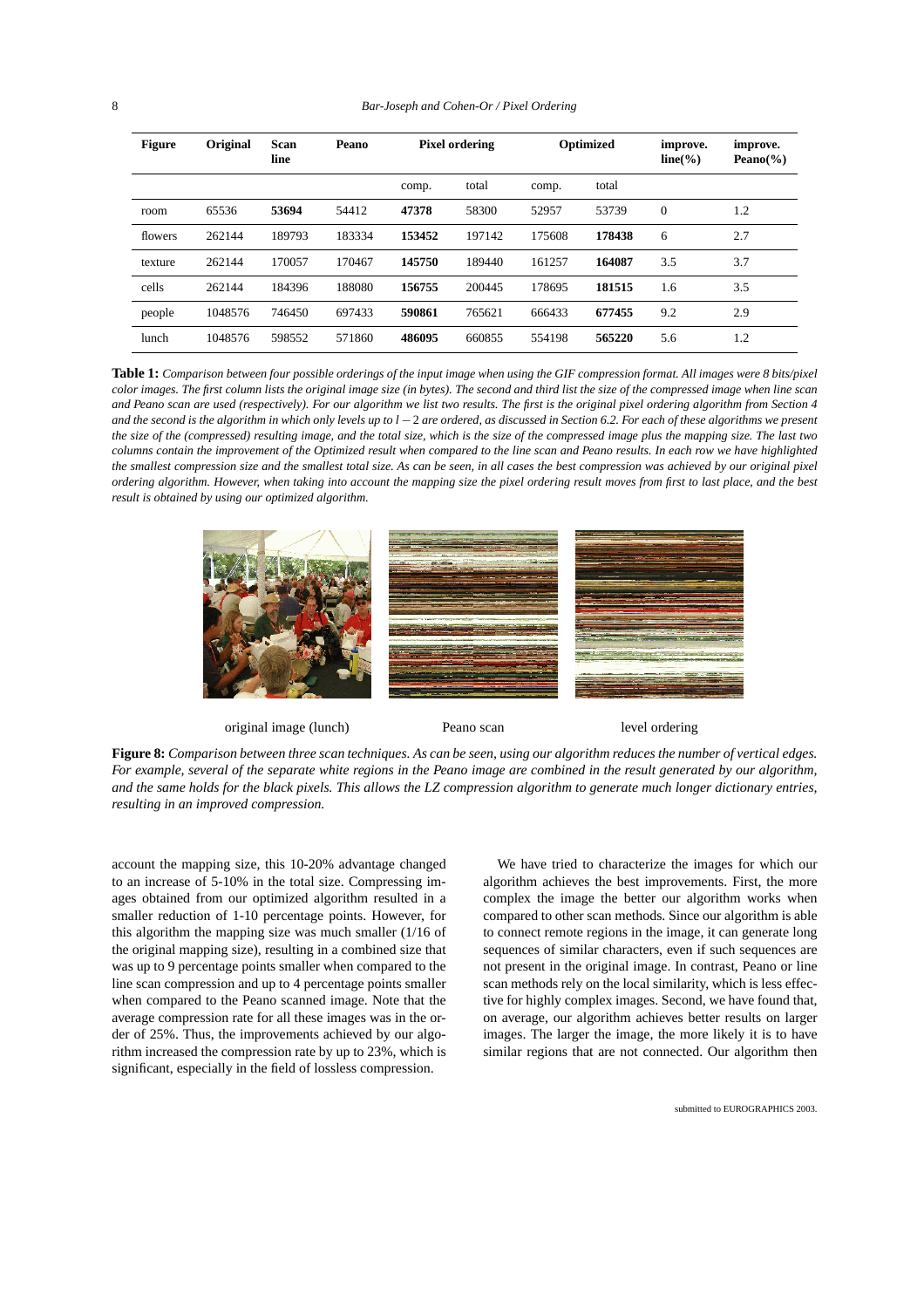*Bar-Joseph and Cohen-Or / Pixel Ordering 9*



**Figure 9:** *Comparison between the original and reordered images on different levels of the quadtree. Since we hold the upper levels fixed when ordering lower levels, the overall structure of the reordered image does not change much at lower levels. However, local changes can still be made, and they result in a smoother image. For example, the white segment (see arrow) in the rightmost figure is an ordered version of the middle figure.*







**Figure 10:** *The rest of the images used for the comparison in Table 7*

submitted to EUROGRAPHICS 2003.